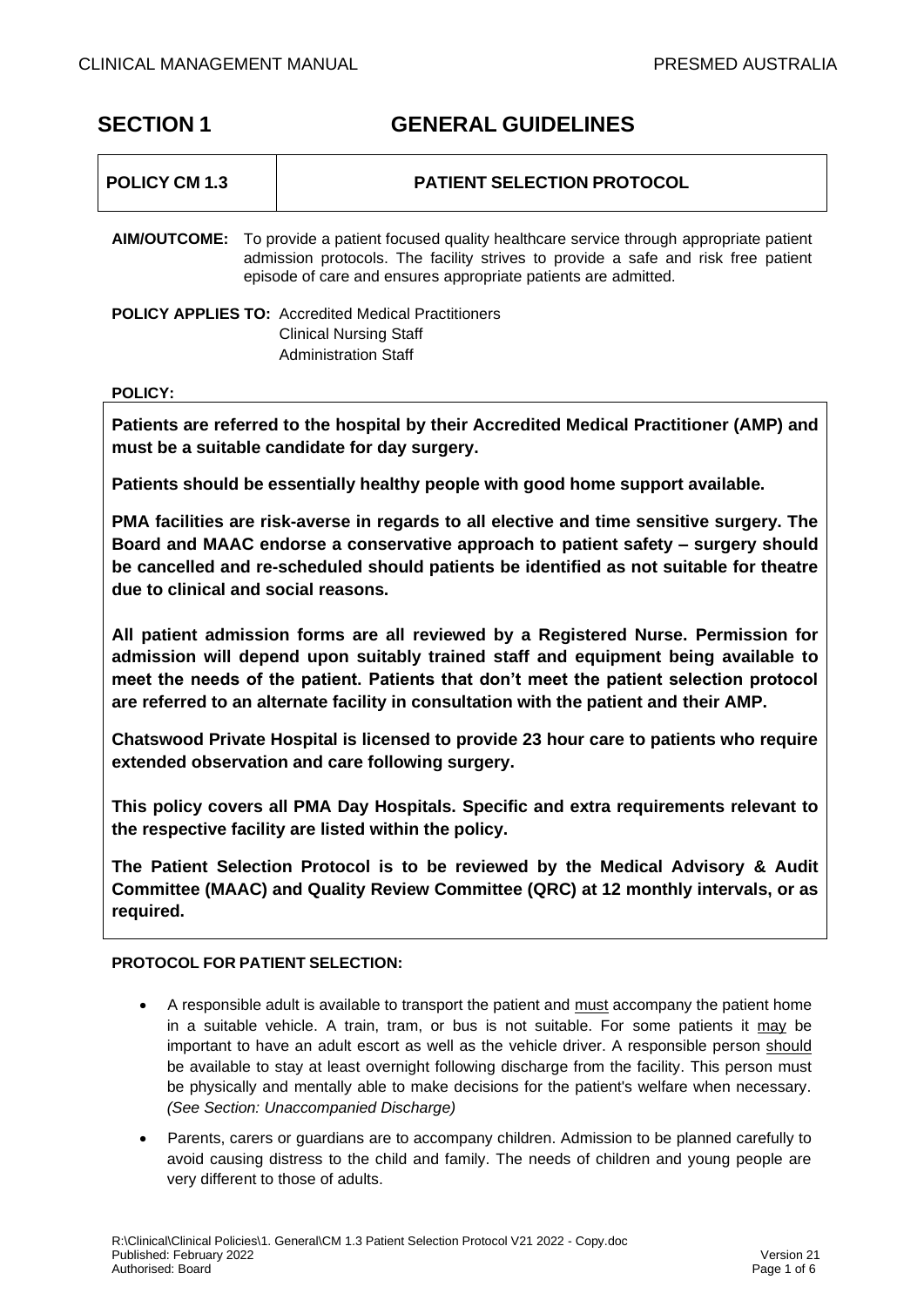• Surgery will not proceed on any patient if the Surgeon or Anaesthetist feels it will endanger the patient's health. All Surgeons and Anaesthetists are responsible for their patients' pre-op assessment.

#### **COVID-19 STANDARD OPERATING PROCEDURE TIMING OF ELECTIVE SURGERY**

For a patient that has experienced a recent positive COVID-19 infection, the MAAC have advised that **elective surgery following COVID 19 infections should be delayed for 4-10 weeks based on clinical risk assessment and the current evidence below**:

Following a request from the MAAC, the Clinical Excellence Commission has sought the advice of the NSW Agency for Clinical Innovation (ACI) and the NSW Health Surgical CoP. Within the ACI documentation there is a recommendation that surgery is deferred for at least 6 weeks after recovery from confirmed COVID-19 infection. Information to date suggests surgery either during active infection or in the few weeks after COVID-19 is associated with both higher morbidity and mortality, possibly due to an ongoing pro-inflammatory state. It is unclear with this risk extends to operations conducted under local anaesthetic only.

The current conditional recommendation from the Australian National COVID-19 clinical evidence taskforce <https://app.magicapp.org/#/guideline/L4Q5An/section/ERoNXj> is "do not routinely perform elective surgery within eight weeks of recovery from acute illness, following a diagnosis of SARS-CoV-2 infection, unless outweighed by the risk of deferring surgery, such as disease progression or clinical priority." Please refer to this website for further recommendations and updates.

# o *ADULT POST COVID-19 INFECTION RECOMMENDATION*

With the recent increase in cases thought to be due to the Omicron strain and no definitive guidelines from NSW Health, the **MACC have advised to adopt a more conservative approach based on Royal North Shore Hospital (RNSH) Division of Surgery and Anaesthetics recommendation**. Recognising that most of this evidence is based on the Delta variant, and that most cases of Omicron involve milder disease and almost certainly less preoperative risk it is reasonable to stratify the delay to scheduled surgery based on the severity of the COVID disease that patient experiences and other underlying risk.

RNSH guidelines are a three stage adaption of the four stage US guidelines mentioned in the ACI website.

**i) Avoid surgery for 4 weeks in patients who have had asymptomatic disease or mild non-respiratory symptoms ii) Avoid surgery for 8 weeks in patients who have had moderate to severe symptoms or have been hospitalised iii) Avoid surgery for 10 weeks in patients who were admitted to ICU or who have underlying immunocompromised/diabetic/frailty**

Day zero is the day of returning a positive PCR or RAT or if no test was done and a presumptive diagnosis was made, from the first day of symptoms.

These guidelines only apply to elective surgery.

For urgent Category 1 surgery (e.g. retinal detachment), where the risk of surgery and disease progression is outweighed by the risk of deferring surgery, the minimum limit will be 14 days as long as the patient is asymptomatic and has been medically cleared and made aware of the increased risk.

\*Essentially risk of morbidity and mortality remains elevated for up to 8 weeks post COVID-19 infection.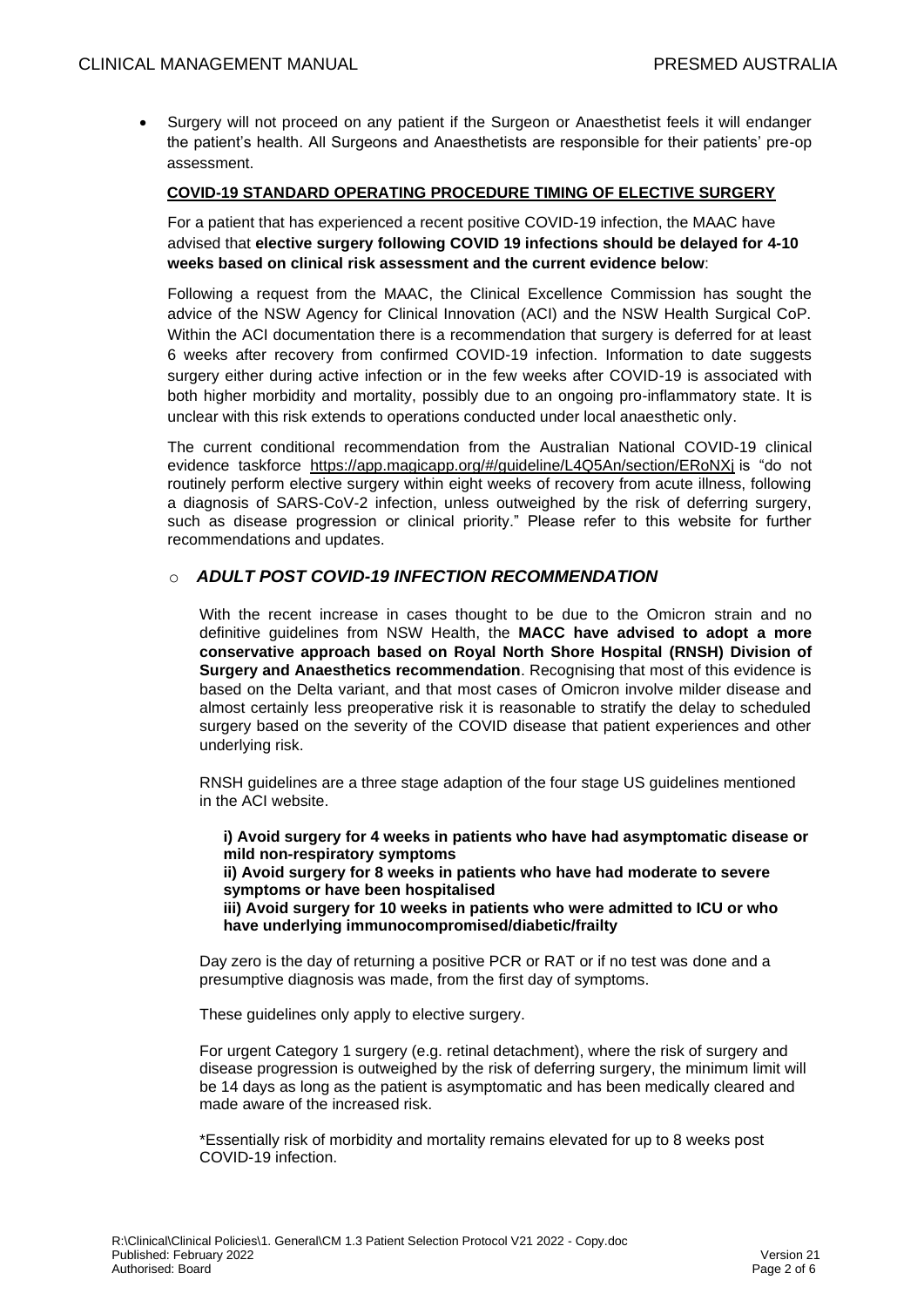#### **PAEDIATRIC POST COVID-19 INFECTION RECOMMENDATION**

*With the Paediatric cohort of patients, the MACC have adopted the recommendation from 'The Sydney Children's Hospital Network '(published 7th February 2022).*

Elective surgery:\*

- Patients who were asymptomatic with their COVID-19 diagnosis: postpone elective surgery for 2 weeks.
- Patients who had mild symptoms with their COVID-19 illness but did not require hospital admission: postpone elective surgery > 4 weeks.
- Patients who required hospital admission to manage their COVID-19 illness: postpone elective surgery > 7 weeks.

### **Urgent surgery:**

An urgent procedure should not be delayed

- Consider the risks and benefits for each case an 'urgent procedure' refers to any scenario where a delay for the patient is likely to lead to a worse health outcome. The risks to the patient of delaying the procedure may outweigh the risks related to anaesthesia/procedure after recent COVID-19 infection.
- If possible, a 2 week window between COVID-19 symptoms resolving and the procedure may decrease the risk of perioperative respiratory complications.

 *\*Note: the 2 week/4 week/7 week time periods are from the day of the positive COVID test.*

#### **A Note on Infectivity**

Once patients no longer require isolation, there is no ongoing concern of risk of transmission of COVID-19 when the patient presents for subsequent elective surgery.

Specific scenarios where additional specialty input may be required:

- Consult Infections Diseases for patients with specific Infectious Diseases such as patients with a compromised immune system
- Consult Haematology for patients who required anticoagulation during their COVID-19 illness. See *[Thromboprophylaxis protocol for children with COVID-19](https://intranet.schn.health.nsw.gov.au/files/attachments/8018/s128v1-thromboprophylaxis-children-covid19-infection-and-mis-c.pdf)  [infection and MIS-C](https://intranet.schn.health.nsw.gov.au/files/attachments/8018/s128v1-thromboprophylaxis-children-covid19-infection-and-mis-c.pdf)* for more information.

Perioperative PCR/Rapid antigen testing is not recommended within 4 weeks of COVID-19 infection. **Patients >4 weeks should be screened as usual**.

#### **Key Summary Points**

- There is very limited paediatric data to guide the approach to scheduling planned surgery after COVID-19 infection.
- Compared with adults, the rate of peri-anaesthetic complications appears likely to be lower.
- The small amount of evidence available suggests that postoperative pulmonary complications probably occur at a similar rate to paediatric patients with a recent URTI. One study suggests the rate of complications may be similar in those who have recently had symptomatic infection vs asymptomatic infection.
- In the paediatric population, delays to planned surgery should be considered against any potential risks to patient outcomes related to the indication for surgery. This includes the risk of changes in trajectory of development outcomes or key functional differences in outcome, not just mortality or morbidity.

The MACC will continue to monitor SARS-CoV-2 guidelines and will update accordingly.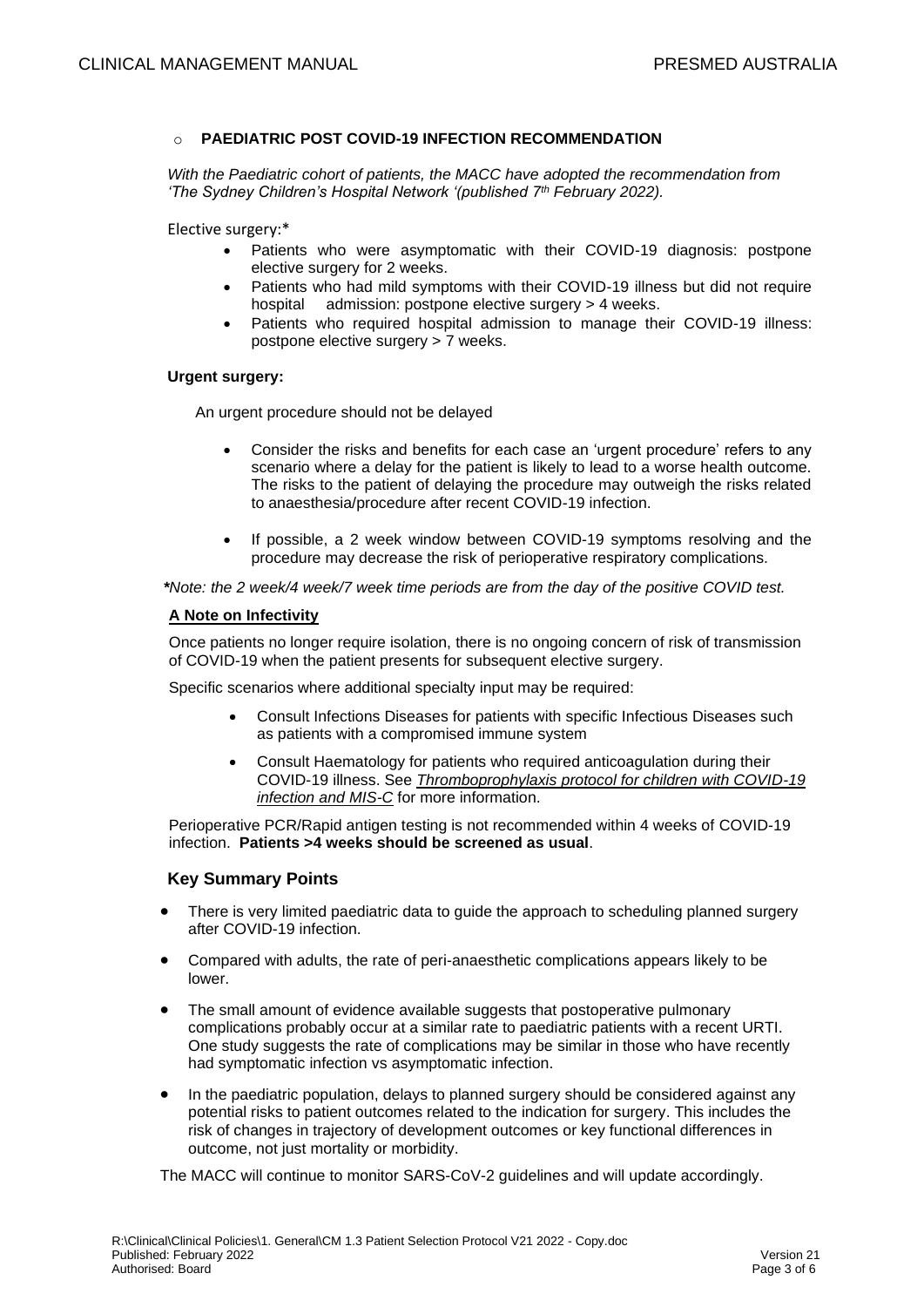• Patients have pre-anaesthetic consult either in a consult room or day ward area as specified in the ANZCA guidelines PS7 '*Recommendations for the Pre-Anaesthetic Consultation'* and meet the documented American Society of Anesthesiologists Physical Status Classification (ASA) Level of 1, 2, 3 or stable 4. **ASA 4 Patients may undergo regional or IV sedation only (No Planned Elective GA's).** 

| SCORE            | <b>DESCRIPTION</b>                                                                                      |
|------------------|---------------------------------------------------------------------------------------------------------|
| ASA 1            | A normal healthy patient                                                                                |
| ASA <sub>2</sub> | A patient with mild systemic disease                                                                    |
| ASA 3            | A patient with severe disease that limits activity but is not incapacitating                            |
| ASA 4            | A patient with severe life threatening systemic disorder which may not<br>be corrected by the operation |
| ASA 5            | A moribund patient with little chance of survival                                                       |

- Patients with a pre-existing condition that the hospital is not equipped to manage. (E.g. acute psychotic illnesses) are not suitable for treatment in the facility.
- Patients that are known to be susceptible to be or could be susceptible to Malignant Hyperthermia due to a positive in vitro contracture test, a suspected intraoperative episode or a family history of MH are not suitable for admission unless alternate anaesthesia arrangement are instigated (Machine preparation, no volatile Anaesthetic agents or Suxmethonuim). Patients who have been tested and found to be negative can undergo a normal anaesthetic i.e. do not require alternative anaesthetic techniques.
- Weight limit of 120 kg or having dimensions that are not accommodated by standard day procedure equipment – further assessment to be made by Chief Executive Officer (CEO), Hospital Director or Clinical Manager/Director of Nursing (CM/DON), Anaesthetist and Surgeon if patient is in good health and has sufficient strength to move independently. This is to ensure we can provide a safe environment for both patients and the staff providing their care. Refer to policy CM 1.15 '*Bariatric Management Plan*'.
- Patients with mobility problems must be able to be transferred independently to the facilities' procedure bed or with the assistance of a carer. The facility has a no lift policy and has no provision for mechanical assistance of patients. *(See Section: People with Disabilities).*
- All patients will complete the necessary pre-admission patient documentation. These include:
	- 1. MR2: Patient Admission Form,
	- 2. MR2A: Pre-Admission & Medical Assessment Form,
	- 3. MR3: Recommendation for Admission,
	- 4. MR3A: Consent to Surgical Treatment specific cataract procedures form and generic form for all other procedures
- Patients requiring services for which their AMP is not credentialed or it is not within their scope of practise will not be admitted. Refer to policy L&M 2.1 *'Credentialing and Clinical Privileges'*
- Patients with funding issues that are not resolved prior to admission will not be admitted. This would include:
	- 1. Workers Compensation patients without approval,
	- 2. DVA white cardholders without approval,
	- 3. Uninsured patients who are not electing to self-fund their admission to hospital.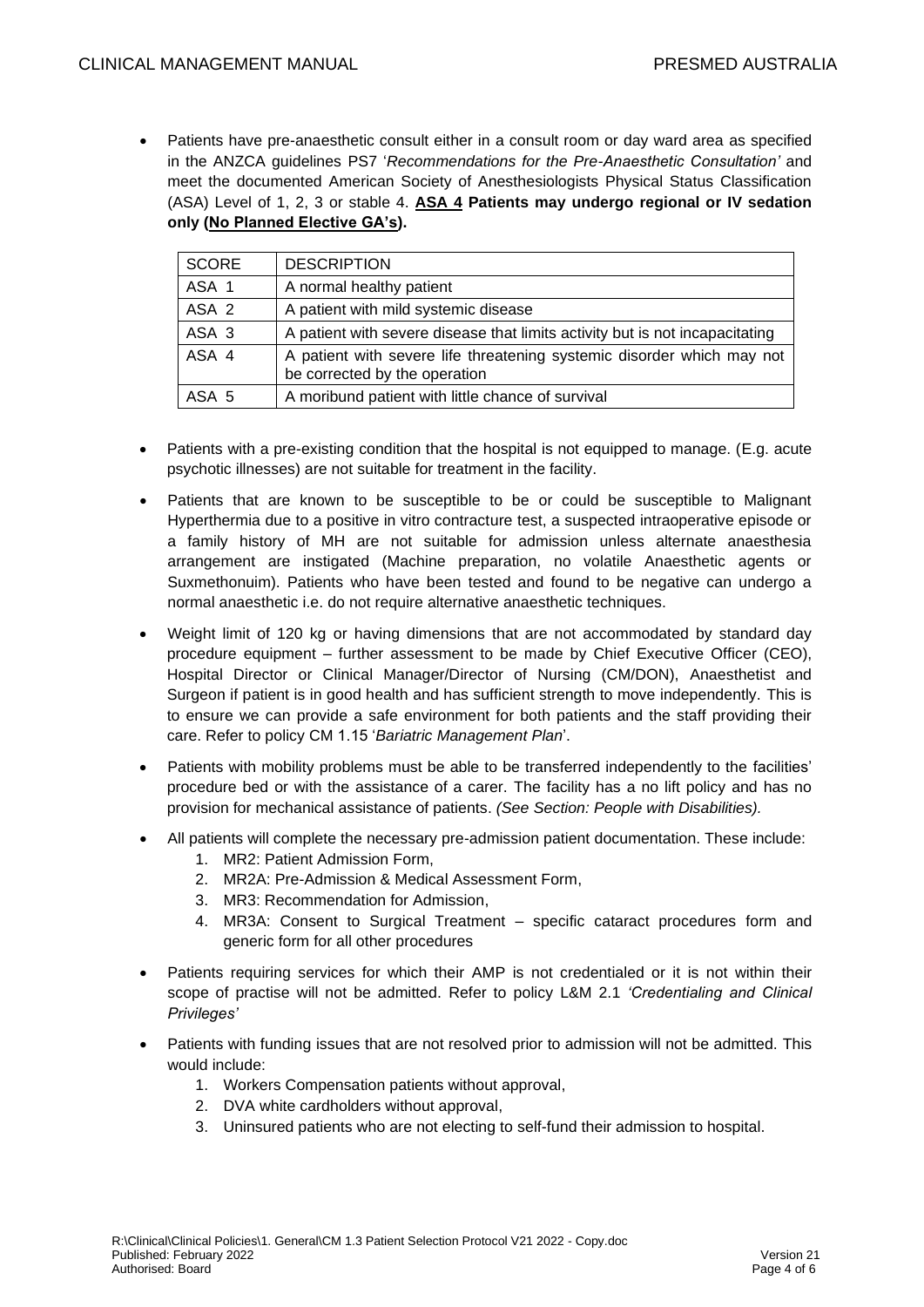• Patients who have shown non-compliance with the "Patients' Right and Responsibilities" will not be readmitted for subsequent treatment without the approval of the CM/DON. Refer to policy CM1.7 "*Patients' Right and Responsibilities*"

# *CHATSWOOD PRIVATE HOSPITAL SPECIFIC*

- **The Chatswood Private Hospital Medical Advisory & Audit Committee does not endorse the admission of children under the age of 3 years for Tonsillectomy procedures**
- **Patients under two years of age or under 10kg with diagnosed sleep apnoea (as per sleep studies) are not to be admitted to CPH**

#### *UNACCOMPANIED DISCHARGE*

- Should patients' present unaccompanied, despite our best efforts, the following risk management and assessment policies will apply:
- *All General Anaesthetic (GA) patients who do not have suitable discharge arrangements will be cancelled prior to the procedure. All GA patients must have a suitable escort to take them home and a carer at home overnight.*
- *Ophthalmic patients (Local, IV Sedation, and regional blocks) who do not have an escort &/or carer are advised that they are going outside the recommended guidelines. Every attempt should be made with the patient to arrange appropriate cover.*
- *If identified upon presentation to the facility during their admission that the patient is unaccompanied, the Anaesthetist and Surgeon are immediately informed. A risk assessment process in conducted by the Anaesthetist and Surgeon to proceed with surgery, or cancel and reschedule.*
- *If a decision is made to proceed with surgery, the Anaesthetist, in conjunction with the surgeon may be able to titrate the level of anaesthesia according to clinical need. Overnight admissions may be arranged for those unaccompanied patients requiring care and assistance post-operatively.*
- Those patient's staying overnight by themselves after surgery are encouraged to have a neighbour, community or a nursing agency carer to call and check on their welfare. Patients must complete the "Release of Facility's Responsibility for Discharge" statement on MR 9 "Variance Record' form in the patient clinical record prior to the procedure where possible.
- It is recognised that some patients will not have access to a carer and the decision to proceed with surgery should be made in consultation with the Surgeon & Anaesthetist. It is also recognised that despite information in the Patient Information Booklet, admission questionnaire and questioning during the pre-op call and nursing admission that some patients will not disclose their unaccompanied status until only during the discharge process.
- Refer to policy CM1.12.1 'Home Alone & Travel Alone Protocol".

#### *PEOPLE WITH DISABILITIES*

- Disabilities may include physical, sensory, developmental, psychiatric, age related.
- Pre-admission planning must include anticipating any additional disability support requirements that are likely to be necessary during hospitalisation and the communication of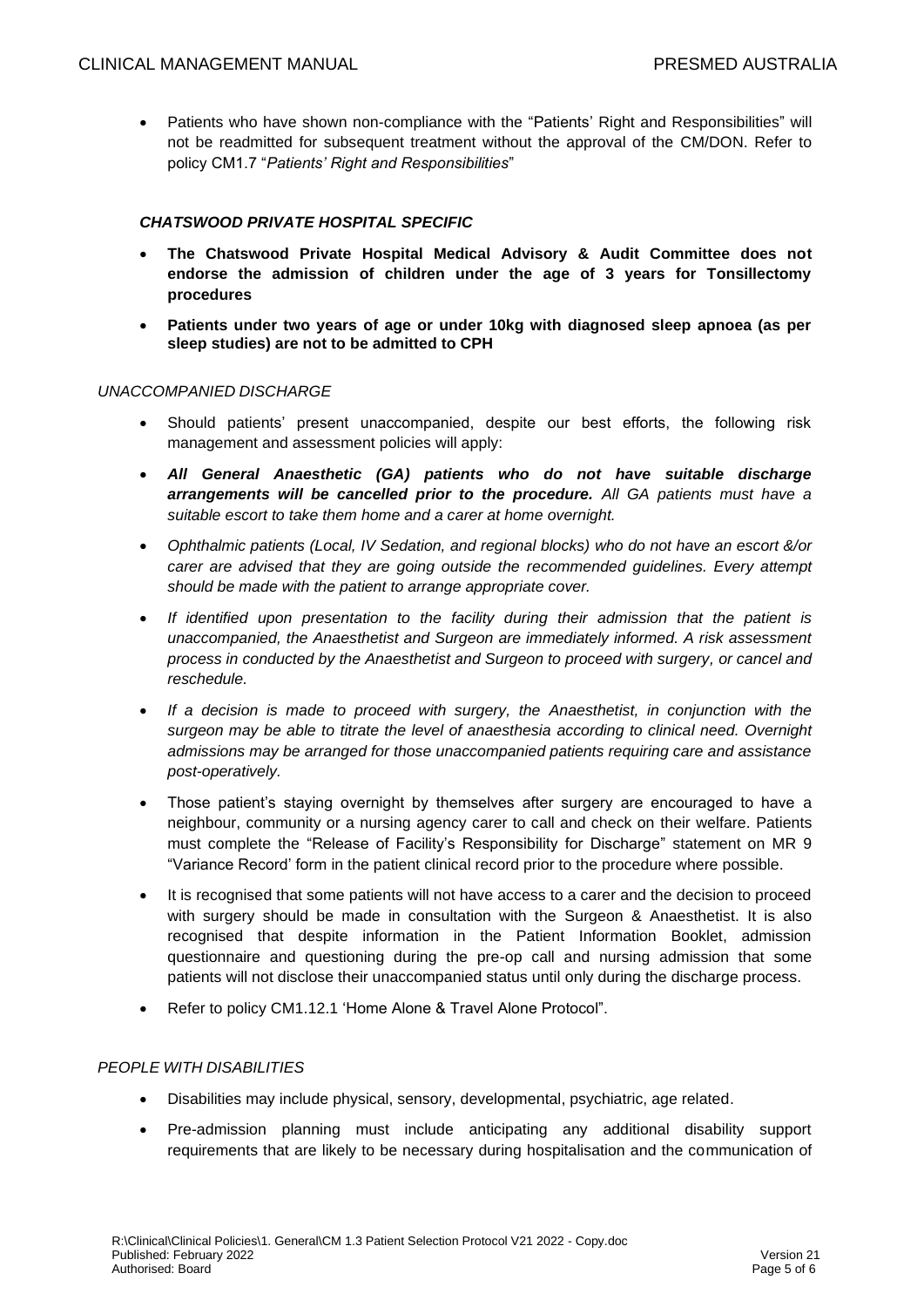this information to relevant staff. It is essential that the role and expectation of carers and disability support workers are clarified at this time.

- The facilities' Pre Admission Risk Screening process will identify & address people's special needs during patient assessment.
- Transportation, mobility requirements and physical support needs including appropriate lifting and positioning are taken into account. Physical disability access to the facility must be considered and a wheelchair is available.
- Discharge planning for patients with disabilities commences prior to admission. Family and/or Carers are included when necessary in patient discharge planning.

## *OVERNIGHT CARE/ CHATSWOOD PRIVATE HOSPITAL SPECIFIC*

- Patients who require overnight care are to be identified in at the time of booking the procedure. This is to be documented on the Recommendation of Admission and should include the reason for the admission.
- The booking will be confirmed with the surgeons rooms by the Director of Nursing/Clinical Manager two weeks prior to the procedure to ensure the efficient and effective utilisation of the facility
- To meet the requirements of the 23 hour licence, all patients must be discharged by 8am on the day following surgery.
- All medications are to be written up on the patient's medication chart for administration during the admission.
- All surgeons whose patients are admitted overnight will need to be contactable by phone for the duration of the admission in case the patient requires additional medication or care. This requirement may be delegated to the anaesthetist if they are agreeable.

#### **PERFORMANCE INDICATORS**:

This policy is linked to Clinical Management: Deteriorating Patient / Adverse Event and Cancellation after arrival entries on the Risk Register (Policy L&M 3.6.1) and are audited 6 monthly

- 1. ACHS Day Surgery Clinical Indicators: Cancellation after arrival, Unplanned Transfer, Delay in Discharge, Patient Adverse Events (Unintended harm) during care delivery and No Escort.
- 2. ACHS Anaesthetic Clinical Indicators: Unplanned ICU Admission Post op within 24 hours

#### **REFERENCES:**

- 1. Australian Day Surgery Nurses Association '*Best Practice Guidelines for Ambulatory Surgery & Procedures' 2013*
- *2.* NSW Ministry of Health IB2015\_31 '*Disability- People with a disability: Responding to needs during Hospitalisation,'*
- *3.* ANZCA PS7 '*Guidelines on Pre-Anaesthesia Consultation & Patient Preparation - 2017'*
- *4.* ANZCA PS15 '*Guidelines for the Perioperative Care of Patients Selected for Day Care Surgery – 2018'*
- 5. Australian Charter of Healthcare Rights
- 6. The International Association of Ambulatory Surgery *'Day Surgery Development and Practice*' 2006 Edition
- 7. *'Day Surgery in Australia – Report and Recommendations of the Australian Day Surgery Council of Royal College of Surgeons, Australian & New Zealand College of Anaesthetists and The Australian Society of Anaesthetists'* 2004 Revised Edition
- 8. Malignant Hyperthermia Australia & New Zealand (MHANZ) Resource Kit (2018) *[www.anaesthesia.mh.org.au](http://www.anaesthesia.mh.org.au/)*
- 9. *<https://app.magicapp.org/#/guideline/L4Q5An/section/ERoNXj>*
- 10. <https://aci.health.nsw.gov.au/covid-19/critical-intelligence-unit/living-evidence-surgery>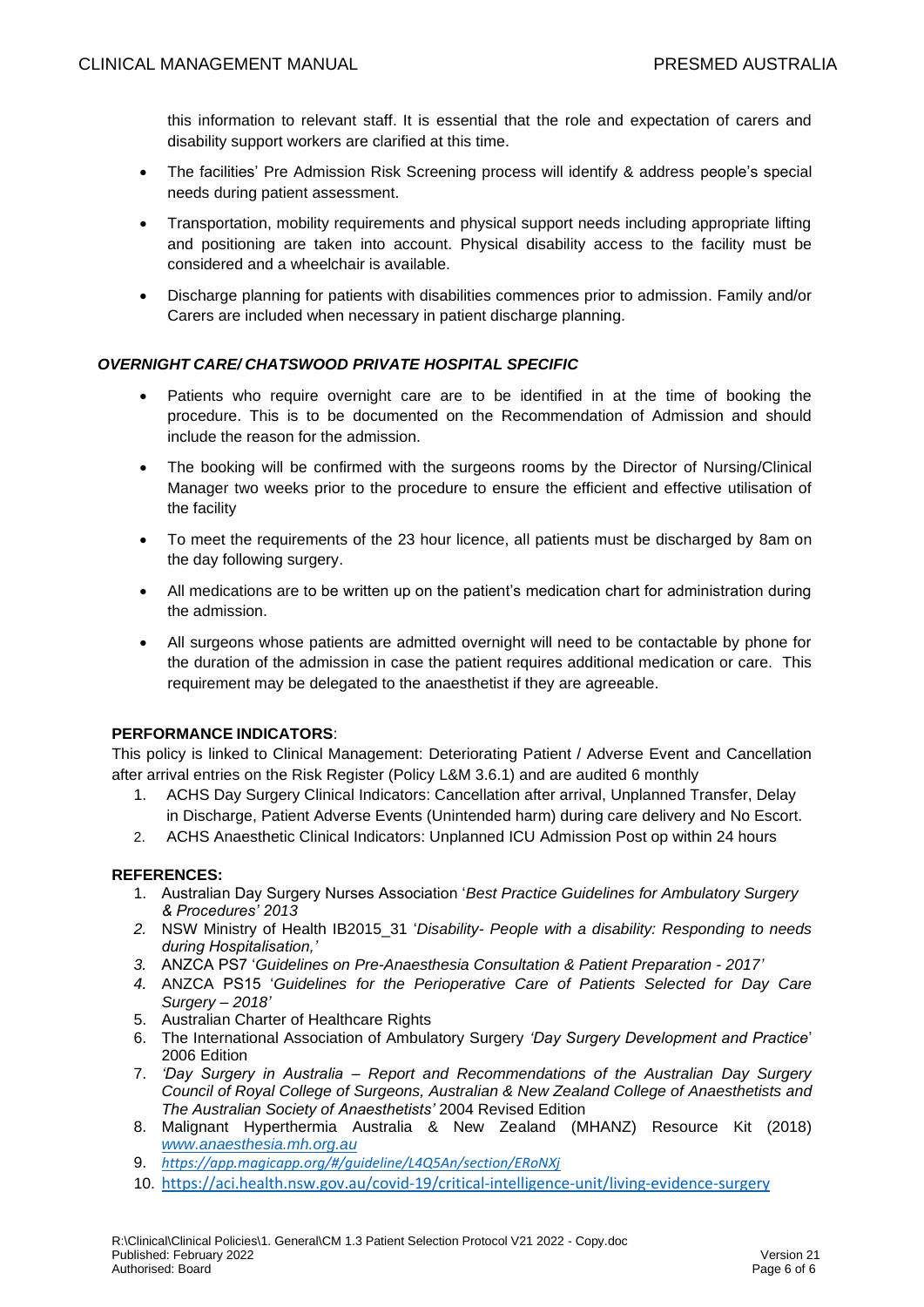- 11. RNSH: email from Dr Adam Rehak to the COVID lead on 24 January 2022
- 12. El‐Boghdadly, K. et al. SARS‐CoV‐2 infection, COVID‐19 and timing of elective surgery. Anaesthesia 76, 940–946 (2021).
- 13. Deng, J. Z. et al. The Risk of Postoperative Complications After Major Elective Surgery in Active or Resolved COVID-19 in the United States. Ann Surg 275, 242–246 (2022).
- 14. Cronin, J. A. et al. Anesthetic outcomes in pediatric patients with COVID‐19: A matched cohort study. Pediatr Anesth 31, 733–735 (2021).
- 15. Saynhalath, R. et al. Anesthetic Complications Associated With Severe Acute Respiratory Syndrome Coronavirus 2 in Pediatric Patients. Anesthesia Analgesia 133, 483–490 (2021).
- 16. Gai, N., Maynes, J. T. & Aoyama, K. Unique challenges in pediatric anesthesia created by COVID-19. J Anesth 35, 345-350. (2020).
- 17. Nepogodiev, D. Favourable perioperative outcomes for children with SARS-CoV-2. Br J Surg. 396, 27– 38 (2020).
- 18. Okonkwo, I. N. C. et al. The safety of paediatric surgery between COVID‐19 surges: an observational study. Anaesthesia 75;1605-1613 10.1111/anae.15264 (2020).
- 19. Royal College of Pediatrics and Child Health. National guidance for the recovery of elective surgery in children. Accessed 4 February, 2022.
- 20. Howard‐Jones, A. R. et al. COVID‐19 in children. II: Pathogenesis, disease spectrum and management. J Paediatr Child H 58, 10.1111/jpc.15811 (2021).

| RATIFIED BY:            | <b>Quality Review Committee</b>                                      | <b>Medical Advisory</b><br>and Audit Committee | <b>Board</b>  |
|-------------------------|----------------------------------------------------------------------|------------------------------------------------|---------------|
| DATE:                   | Feburary 2021                                                        | November 2021                                  | November 2021 |
| <b>REVIEW DATE:</b>     | October 2022                                                         |                                                |               |
| <b>PREVIOUS REVIEW:</b> | 2009, 2011, 2013, 2016, 2017, 2018, 05/2019, 11/19, 2020, 2021, 2022 |                                                |               |

21. COVID-19 Critical Intelligence Unit: Surgery post COVID-19 Feb 2022

| <b>DATE</b>      | POLICY CHANGES                                                                                                                                                                                                                                                                                                          |  |
|------------------|-------------------------------------------------------------------------------------------------------------------------------------------------------------------------------------------------------------------------------------------------------------------------------------------------------------------------|--|
| 11 February 2022 | Separated Adult & Paediatric COVID-19 Timing of Elective surgery<br>$\bullet$<br>Addition Paediatric COVID-19 Elective surgery guidelines<br>Addition 'The Sydney Children's Hospital network Guidelines' references<br>$\bullet$<br>Addition 'COVID-19 Critical Intelligence Unit: Surgery post COVID-19', Feb<br>2022 |  |
| 27 January 2022  | MACC advised to Modify Time frames to elective surgery based on RNSH<br>$\bullet$<br>Division of Surgery and Anaesthetics guidelines                                                                                                                                                                                    |  |
| January 2022     | Addition restriction elective surgery following COVID-19 infection with<br>$\bullet$<br>reference to guidelines based on Clinical Innovation (ACI) and the NSW<br>Health Surgical CoP. Endorsed MACC January 2022                                                                                                       |  |
| November 2021    | Review at Strategic Planning Day October 2021 - Nil changes<br>$\bullet$                                                                                                                                                                                                                                                |  |
| November 2020    | Revised wording patient Malignant Hyperthermia admission criteria                                                                                                                                                                                                                                                       |  |
| October 2020     | Updated CPH discharge time for overnight patients to 8am.                                                                                                                                                                                                                                                               |  |
| November 2019    | Review Strategic Planning Day with nil changes required.<br>٠                                                                                                                                                                                                                                                           |  |
| May 2019         | Addition of references to ANZCA Guidelines on home alone and travel<br>$\bullet$<br>alone with strengthening of risk assessment process for those patients who<br>present, despite best efforts, unaccompanied.                                                                                                         |  |
| November 2018    | Addition of risk assessment for children less than 12 months.<br>$\bullet$                                                                                                                                                                                                                                              |  |
| October 2018     | Added CPH specific paediatric sleep apnoea requirements                                                                                                                                                                                                                                                                 |  |